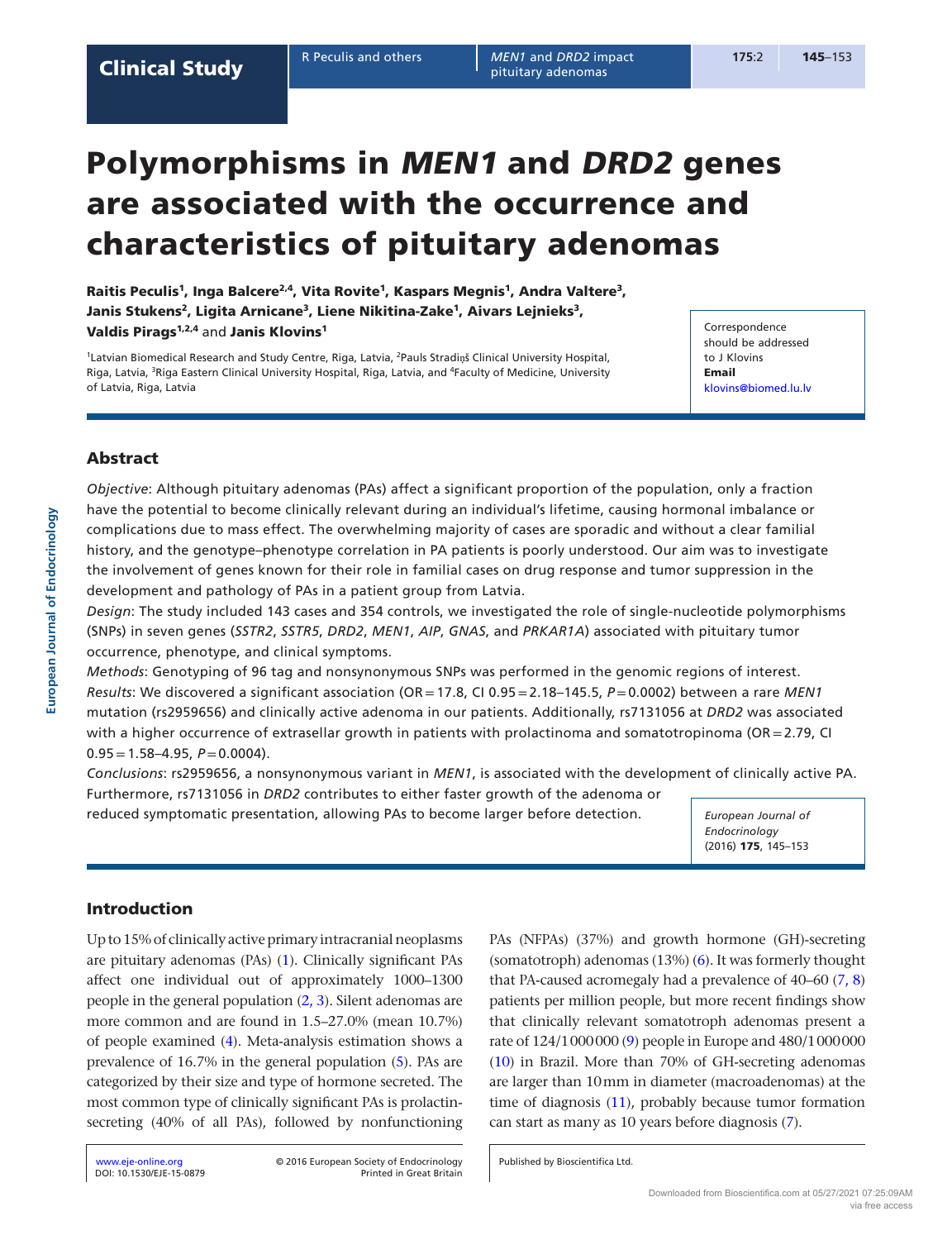There is evidence that both genetic and epigenetic

factors are important for the development of human neoplasms ([12](#page-7-6)). It has been shown that PAs are tumors of monoclonal origin [\(13\)](#page-7-7). At least three separate clinical syndromes have been associated with hereditary PAs, including multiple endocrine neoplasia type 1 (MEN1), Carney complex, and familial isolated PA, caused by mutations in *MEN1*, *PRKAR1A*, and *AIP*, respectively [\(14,](#page-7-8) [15,](#page-7-9) [16](#page-7-10)). About 5% of PAs can be attributed to these familial syndromes, while others are considered as sporadic cases thought to be caused by mutations in various genes including tumor suppressors in the retinoblastoma tumor suppressor and p53 pathways ([17](#page-7-11)). Research shows that a wider range of clinically significant adenomas tend to aggregate in families ([18](#page-7-12)). The genetic mechanisms underlying common forms of adenoma are less clear, with multiple genes potentially involved in the pathogenicity of PA. A recent genome-wide association study identified two markers on chromosome 10 and one on chromosome 13 to the presence of sporadic mutations in the Han Chinese population [\(19\)](#page-7-13). A novel finding suggests Xq26.3 microduplication responsible for sizeable proportion of the infantile pituitary gigantism cases, and further examination of the genes in this region in sporadic acromegaly cases suggests *GPR101* as a cause ([20](#page-7-14)). A MEN1-like syndrome (MEN4) has been described more recently in rats and humans and relates to mutations in the *CDKN1B* gene, which may be considered as a rare cause of pituitary adenomas ([21](#page-7-15)). *AIP* mutations, normally associated with familial isolated PA, have also been shown to be rarely involved in the occurrence of sporadic cases [\(22,](#page-7-16) [23](#page-7-17)) and lack of response to somatostatin analogs (SA) in acromegaly [\(18,](#page-7-12) [23,](#page-7-17) [24](#page-7-18)). Somatostatin acting through somatostatin receptors (SSTRs) is an important mediator of GH secretion and regulation of tumor proliferation; therefore, this system has been extensively studied in acromegaly [\(25,](#page-7-19) [26,](#page-7-20) [27](#page-7-21)), and our previous study identified an association between polymorphisms in *SSTR5* with acromegaly and number of disease parameters [\(28\)](#page-7-22). Similarly, the involvement of the dopamine system in clinically significant PA has been suggested, since dopamine agonists inhibit production of prolactin from the pituitary gland ([29](#page-7-23)). The targeting of *DRD2* with dopamine agonists has been used successfully in patients with elevated hormone levels in prolactin-secreting and/or mixed GH/prolactin adenomas [\(30\)](#page-7-24). Somatic mutations in the Gs $\alpha$  gene (*GNAS*) are found in 40% of GH-secreting PAs, resulting in increased sensitivity to the inhibitory action of somatostatin [\(31\)](#page-7-25).

In this research article, we present results from genotyping of tag single-nucleotide polymorphisms (SNPs) for seven candidate genes (*AIP*, *SSTR2*, *SSTR5*, *DRD2*, *GNAS*, *MEN1*, and *PRKAR1A*) and their neighboring regions (in strong linkage disequilibrium (LD) with markers within the gene) in samples from 143 sporadic PA patients and 354 age- and sex-matched controls (at a 1:2.5 ratio of cases to controls) in order to investigate the potential involvement of these genes in nonfamilial PA cases.

# Methods

#### **Study population and diagnosis**

This study was carried out using DNA samples from the Latvian Genome Database (LGDB) (briefly described previously) [\(32\)](#page-7-26). DNA was extracted from the wholeblood leukocytes by phenol–chloroform method. Written informed consent was acquired from all LGDB participants. The study protocol was approved by the Central Medical Ethics Committee of Latvia (protocol no. 01.29.1/28, 14 December 2011). The case group (165 participants) was enrolled for this study from the LGDB between 2004 and November 2011. Two university hospitals involved in the treatment of PA in Latvia participated in the enrollment of study cases. One hundred and fifty-eight patients were recruited from Pauls Stradiņš Clinical University Hospital and seven patients were from Riga Eastern Clinical University Hospital. Hormonal profiles (typically levels of GH, prolactin, insulin-like growth factor 1 (IGF1), adrenocorticotropic hormone (ACTH), and others, depending on the presence of clinical indications) from the blood were determined at an independent commercial laboratory (E. Gulbis Laboratory, Riga, Latvia). Prolactin was detected by electrochemical luminescence (Cobas 6000, Roche), while GH, IGF1, and ACTH levels were measured with Imulite 2000 (Siemens AG, Berlin, Germany). In cases with elevated levels of these hormones, magnetic resonance imaging (MRI) was performed. The presence of a pituitary tumor was determined using high-definition MRI data from a 1mm slice series of the pituitary gland without contrasting agent with a Siemens Magneton 1.5T (Siemens AG, Berlin, Germany). During the first visit to the endocrinologist, phenotypic features (primary diabetes, primary hypertension, heart dysfunction, carpal bone syndrome, sleep apnea, macrognathia, and morphology of the nose and frontal bone) were also considered in the diagnosis, and further blood serum hormone testing was performed. Anthropometric and social data,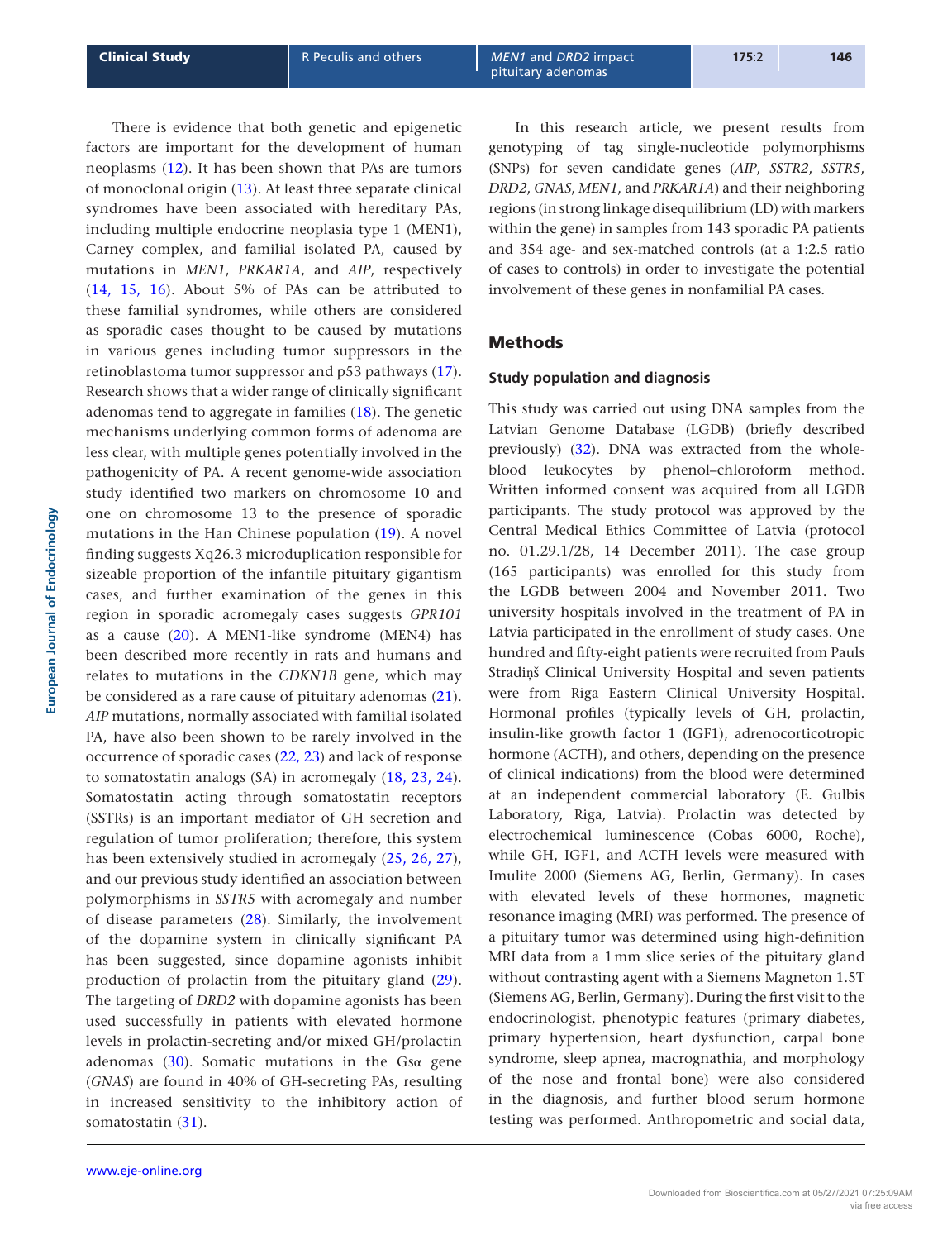health records, and family histories were obtained when including the patient in the study. Data used in this study include sex, age, age at tumor diagnosis, PA size, extrasellar growth, and hormone-secreting type, treatment type, drug prescription information, and the occurrence of other tumors. PA was designated as a "macroadenoma" if its diameter according to the MRI data was larger than 10mm. It must be noted that age at diagnosis does not correspond to the age of tumor incidence or age when clinical symptoms attributed to PA occurred. Phenotypic data were collected based on hospital records and interviews for all the patients selected for the study. Samples were excluded from the study due to missing phenotype data (age or sex; *N*=9), misdiagnosed as having PA in the primary examination (*N*=5), inadequate DNA sample quality  $(N=2)$ , or rediagnosis as a pituitary carcinoma  $(N=1)$ . Due to the low number of cases, we also excluded patients with Cushing's disease (*N*=4), leaving 144 cases eligible for genotyping.

Age- and sex-matched controls were selected from LGDB participants without endocrine or metabolic diseases or other chronic disease. Matching of samples was performed by dividing the case sample into groups based on sex, then further dividing subjects into age bins by decade. The sample of suitable controls (*N*=738) was divided in a similar manner. Controls were picked randomly from each subgroup according to a number based on each respective case group. Samples with phenotypic information missing (e.g., sex, age, or BMI) were excluded from random matching. It should be noted that sex and age matching was performed before genotyping, and thus, it was influenced by exclusion of some samples as a result of genotyping quality check. However, the medians of age and interquartile range remained similar for all respective case–control groups, and in case of linear and logistic regression, sex was used as a covariate controlling for this issue. A total of 365 controls and one interplate positive control were used in this study. The case-to-control ratio was 1:2.5.

#### **Candidate gene and SNP selection**

Seven candidate genes were selected based on an extensive literature search about known and probable PA genetics in February 2011. The genes chosen were *AIP, MEN1, GNAS, SSTR2, SSTR5, PRKAR1A*, and *DRD2*. Tag SNPs were selected within these genes and in the upstream and downstream regions in strong linkage disequilibrium (LD)  $(r^2 > 0.8)$  with markers within each gene using Haploview v4.2 software ([33\)](#page-7-27) and HapMap release #28 (NCBI build 36, dbSNP b126, CEU analysis panel) ([34\)](#page-7-28) project information available in February 2011. Nonsynonymous SNPs in these genes were also included, and the remaining two slots in the 96-SNP assay were filled with the most informative tag SNPs from *PRKAR1A*. Detailed information about the regions chosen and LD plots are available upon request. The SNP list generated by Haploview was analyzed by the Illumina Assay Design Tool (Illumina, San Diego, CA, USA). SNPs with low predicted genotyping success rates were removed and each gene was reanalyzed in Haploview using the "force exclude" option for the marked polymorphisms. The designated genotyping success rate of 0.5 was deemed acceptable in cases where no other SNP was present to capture the marker or important nonsynonymous variant selected. Otherwise, a "Designability Rank=1" was required. The final number of SNPs corresponded to the requirements of the Custom VeraCode GoldenGate Genotyping platform, offering discrimination of 96 SNPs in a single well of a 96-well microplate as one of the standard options. A full list of all SNPs and respective information about each is available upon request.

## **Genotyping and quality control**

All 96 SNPs were genotyped using the Illumina BeadXpress system (Illumina GoldenGate genotyping assay) [\(35\)](#page-7-29). Genotyping was carried out according to the manufacturer's instructions. In order to ensure quality control (QC) and a high intrasubject concordance rate, 9.3% or 46 DNA samples were randomly chosen and distributed to other plates for repeated genotyping. All QC steps in the manufacturer's instructions were meticulously implemented. One positive sample was used in all plates. There was >99.98% observed concordance; there was one mismatched allele call in 46 repeat pairs (one out of 5796), excluding uncalled SNPs and alleles. Additionally, only one mismatched allele call was observed among seven positive controls; therefore, no assay plates were removed from the study. Primary genotyping data analysis was performed by Illumina GenomeStudio V2010.3 Genotyping module V1.8.4. software. The Gene Call threshold was set to 0.25. The cluster images of the signal intensity were manually reviewed.

Sanger sequencing was performed to confirm rs2959656 heterozygous state in seven carriers. Polymerase chain reaction primers were 5′-AGCCAGCACTGGACAAGG-3′ and 5′-CCTTCATGCCCTTCATCTTC-3′. Sequencing

**European Journal of Endocrinology**

European Journal of Endocrinology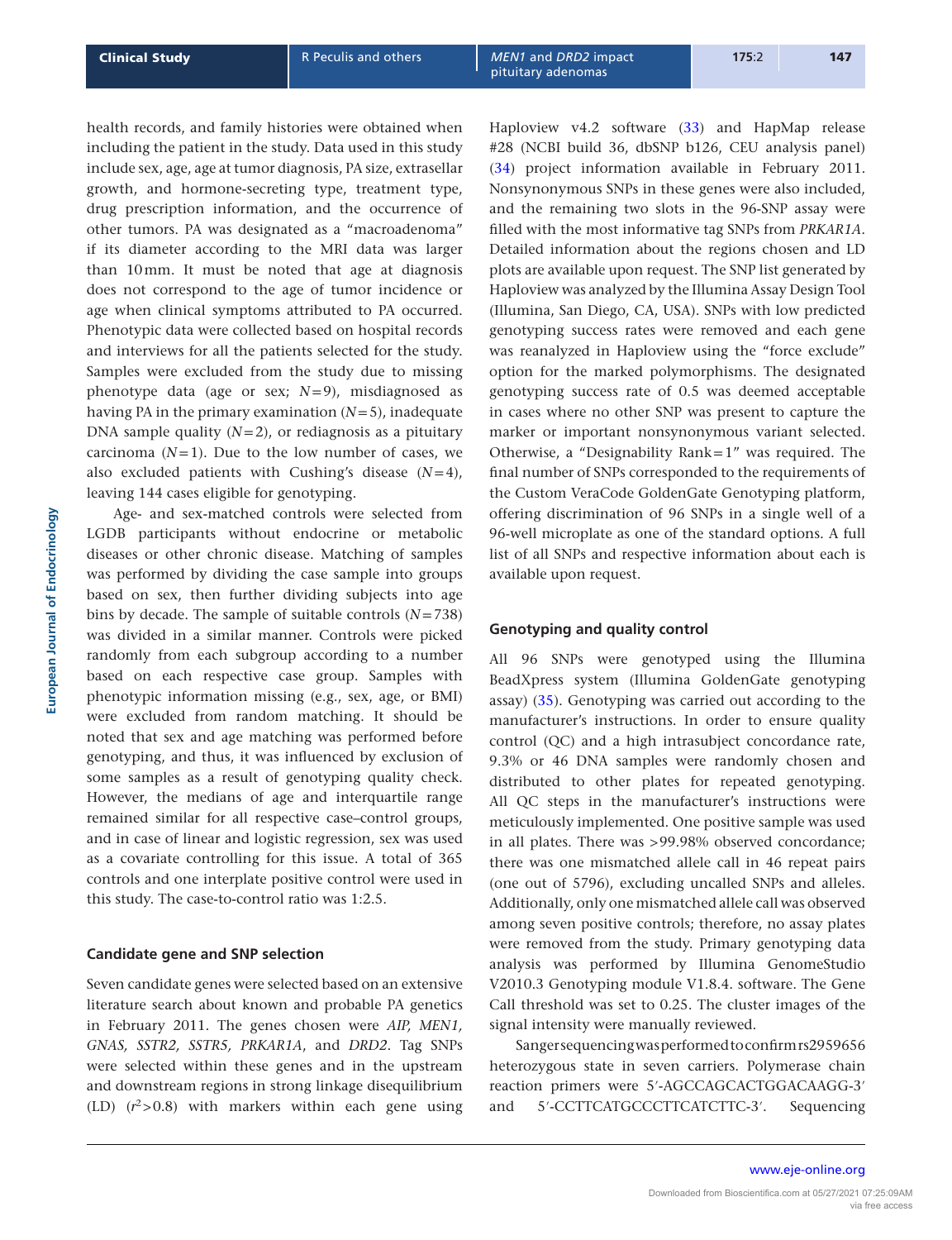<span id="page-3-0"></span>primers were 5′-GGAAGCCTCCTGGGACTGT-3′ and 5′-TCTGGAAAGTGAGCACTGGA-3′.

# **Statistical analysis**

PLINK v1.07 ([36\)](#page-7-30) was used for statistical analyses. A basic association test was used to test the difference between cases and controls. Logistic regression was used to test for a difference between cases and controls, adjusting the results for smoking status and sex. Linear regression was used to test the association with quantitative variables. *P*-values lower than 0.00081 to account for Bonferroni multiple testing correction for 62 SNPs tested were considered significant. Initial *P*-values lower than 0.05 were deemed noteworthy and such results were examined closer.

Statistical power was calculated using Quanto v1.2.4 for SNP with frequencies of 1, 5, 10, and 50% using the assumptions of gene-only hypothesis, log-additive inheritance, and a population risk of 0.001 in a two-tailed test using our sample (Fig. 1).

Age was not normally distributed in the whole case or control groups due to the fact that PAs are age-related and controls were age-matched to cases. However, the quantitative variable 'age at diagnosis' was normally distributed in PA patients and subgroups of different adenoma types according to a chi-square goodness-of-fit test (*P*>0.05). Normally distributed quantitative variables are presented as mean $\pm$ s.<sub>D</sub>. Quantitative variables that do not follow normal distribution are presented as medians and interquartile range (Table 1).

Mann–Whitney rank sum test was used to compare quantitative variables that are not normally distributed.



# Figure 1

Statistical power calculated for samples in this study (143 cases and 355 controls) at single-nucleotide polymorphism frequencies of 0.01, 0.05, 0.1, and 0.5.

# Results

The aim of this study was to genotype a set of 96 SNPs from seven candidate genes, which according to available literature data could be potentially involved in PA in 144 cases and 366 controls. Thirty-three SNPs were excluded from further analysis, with 11 SNPs excluded due to undistinguishable clusters and 22 excluded for being monomorphic (having a single cluster). Twelve samples (11 controls and one case) were excluded due to call rates of less than 90%. One SNP (rs4938025) did not pass the Hardy–Weinberg equilibrium test (*P*<0.01) according to PLINK and was excluded. After QC, 497 individuals genotyped for 62 SNPs remained eligible for further statistical analysis. Detailed characteristics of the study subjects are given in Table 1.

The strongest association signal was observed in *MEN1*. Carriers of the rare nonsynonymous SNP rs2959656 had a significantly increased risk for developing a pituitary tumor (OR=17.8, *P*=0.0002) [\(Table 2\)](#page-4-0). Seven heterozygous carriers of this SNP were observed in the case group, while only one 26-year-old individual from the control group had the same variant. The presence of this SNP was not associated with the specific hormonal profile of adenoma. Five of the seven

#### Table 1 Characteristics of study population.

| Variable                                                  | Cases           | <b>Controls</b>   |
|-----------------------------------------------------------|-----------------|-------------------|
| n                                                         | 143             | 354               |
| SNPs analyzed                                             | 62              | 62                |
| PA (overall) male-to-female<br>ratio                      | 1:1.86          |                   |
| PA (overall) mean age at<br>$diagnosis \pm s.p.$          | $44.3 \pm 15.9$ |                   |
| GH-secreting adenomas (n)                                 | 66              |                   |
| GH-secreting adenomas<br>male-to-female ratio             | 1:2.14          |                   |
| GH-secreting adenomas mean<br>age at diagnosis $\pm$ s.D. | $44.7 \pm 14.0$ |                   |
| Prolactinomas (n)                                         | 46              |                   |
| Prolacinomas male-to-female<br>ratio                      | 1:1.56          |                   |
| Prolacinomas mean age at<br>$diagonosis \pm s.p.$         | $38.9 \pm 15.6$ |                   |
| NFPA(n)                                                   | 31              |                   |
| NFPA male-to-female ratio                                 | 1:1.82          |                   |
| NFPA mean age at<br>$diagnosis \pm s.p.$                  | $51.0 \pm 17.6$ |                   |
| PAs with extrasellar extension<br>(n, %)                  | 77 (53.8%)      |                   |
| Median age, years (Q1-Q3)                                 | 50 (35.5–60.5)  | 51 (39.75 - 62.0) |
| Male sex $(n, %)$                                         | 50 (35.0%)      | 96 (27.1%)        |
| Smoking history (n, %)                                    | 87 (60.8%)      | 227 (64.1%)       |

GH, growth hormone; NFPA, nonfunctioning pituitary adenoma; PA, pituitary adenoma; Q1-Q3, interquartile range; s.D., standard deviation.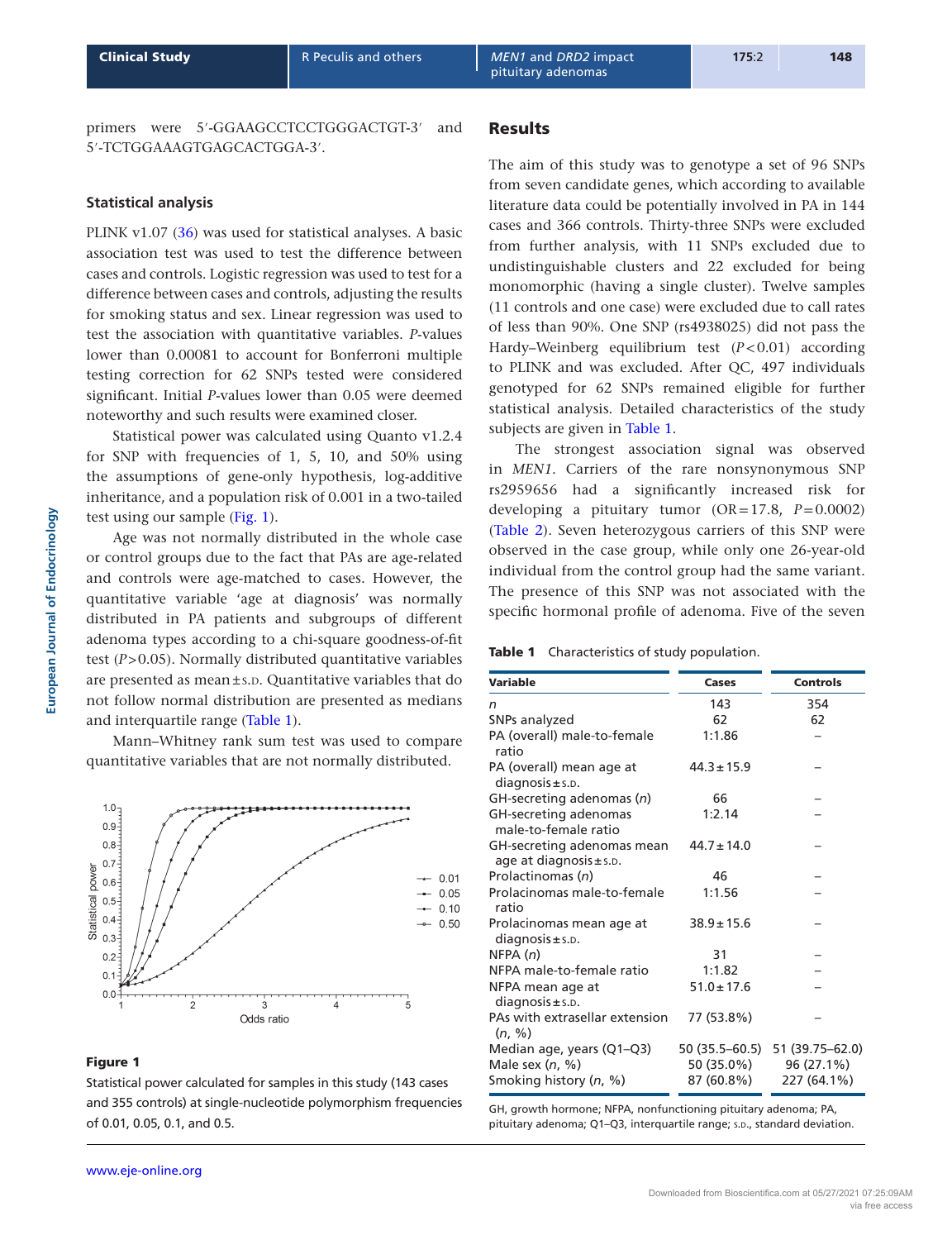| <b>Condition</b>                                      | Gene             | <b>SNP</b> | F PA  | FС    | <b>OR</b> (CI 95%)   | P      | P*     |
|-------------------------------------------------------|------------------|------------|-------|-------|----------------------|--------|--------|
| <b>PA</b>                                             | <b>MEN1</b>      | rs2959656  | 0.024 | 0.001 | $17.8(2.18 - 145.5)$ | 0.0002 | 0.005  |
| GH-secreting PA                                       | SSTR5            | rs34037914 | 0.113 | 0.046 | $2.63(1.36 - 5.08)$  | 0.003  | 0.006  |
|                                                       | SSTR5            | rs2076421  | 0.262 | 0.363 | $0.62(0.41-0.95)$    | 0.03   | 0.04   |
|                                                       | SSTR5            | rs169068   | 0.554 | 0.456 | $1.48(1.01 - 2.16)$  | 0.04   | 0.04   |
| Prolactinoma                                          | <b>MEN1</b>      | rs624975   | 0.228 | 0.141 | $1.80(1.06 - 3.06)$  | 0.03   | 0.05   |
| <b>NFPA</b>                                           | DRD2             | rs7125415  | 0.194 | 0.105 | $2.06(1.05 - 4.04)$  | 0.03   | 0.05   |
| GH- or prolactin-secreting PA with extrasellar growth | DRD2             | rs7131056  | 0.587 | 0.337 | 2.79 (1.58–4.95)     | 0.0004 | 0.0002 |
|                                                       | DRD <sub>2</sub> | rs4938025  | 0.585 | 0.326 | $2.92(1.60 - 5.30)$  | 0.0004 | 0.002  |

<span id="page-4-0"></span>Table 2 Association results of SNPs with categorical variables (condition vs control group) (not corrected for multiple testing).

CI, confidence interval; F\_C, SNP frequency in controls; F\_PA, SNP frequency in cases; OR, odds ratio; PA, pituitary adenoma; \*, adjusted for covariates: sex, BMI, and smoking history.

carriers had clinically significant microadenoma and two others had macroadenomas.

However, several other SNP–phenotype associations with certain types of adenoma or specific disease phenotypes were noted and examined closer. None of these, however, remained statistically significant after Bonferroni correction for multiple testing (correcting for 62 SNPs genotyped). The strongest association trend with acromegaly was rs34037914 at *SSTR5*. A number of disease phenotypes in our study were adenoma-specific or were not equally distributed among different types of tumors. Thus, extrasellar growth of adenomas was more frequently observed in NFPA (77%) compared with both hormone-secreting adenoma groups (46%)  $(P=0.004)$ . Therefore, we assessed the association with this phenotype in these subgroups. While none of the SNPs were associated with extrasellar growth in the NFPA group, two *DRD2* SNPs (rs7131056 and rs4938025) were associated with extrasellar growth in the joint analysis of GH- and prolactin-secreting adenomas. Association results of categorical parameters are given in Table 2.

More closely investigated association results with age at diagnosis are given in Table 3. Four SNPs show association trend with a difference in the age at diagnosis of PA. The minor alleles of three SNPs decreased the age at PA diagnosis by 5–17 years, while the minor allele of *DRD2* variant rs2734849 increased the age at diagnosis by almost 6 years. In the subgroup of cases with acromegaly, two other SNPs show trend of association with decreased age at diagnosis (rs624975 in *MEN1* and rs1800497 in *DRD2*) (Table 3).

Haplotype reconstruction using our genotyping data did not reveal strong LD between the chosen tag SNPs in the Latvian population. Differences in the allele frequencies of SNPs between the Latvian and CEU populations are available upon request.

## **Discussion**

In this study, multiple tag SNPs were genotyped in seven candidate genes in order to investigate their influence on the development of PAs and specific disease phenotypes. Due to the limited sample size, our primary aim was to detect clinically relevant genetic changes with large effects in relation to observed phenotypes (OR>3;  $-5>β$ >+5). Only recently, the first genome-wide association study on PA has been published. In that study, two markers on chromosome 10 and one on chromosome 13 were associated with elevated PA risk in the Han Chinese population. With ORs ranging from 1.28 to 1.44, these SNPs have modest influence on increased risk for PA development [\(19](#page-7-13)). Even

Table 3 Top association results of SNPs with quantitative variables (not corrected for multiple testing).

| <b>Condition</b>                 | Gene             | <b>SNP</b> | Nc  | <b>Nwt</b> | Beta     | P     | р∗    |
|----------------------------------|------------------|------------|-----|------------|----------|-------|-------|
| Age at PA diagnosis              | DRD <sub>2</sub> | rs2734849  | 103 | 40         | 5.84     | 0.002 | 0.001 |
|                                  | DRD <sub>2</sub> | rs2002453  | 69  | 72         | $-5.06$  | 0.02  | 0.01  |
|                                  | <b>MEN1</b>      | rs607969   | 4   | 137        | $-17.6$  | 0.03  | 0.03  |
|                                  | SSTR5            | rs34037914 | 18  | 113        | $-7.07$  | 0.04  | 0.04  |
| Age at GH-secreting PA diagnosis | <b>MEN1</b>      | rs607969   | 4   | 62         | $-19.07$ | 0.007 | 0.006 |
|                                  | SSTR5            | rs34037914 | 12  | 50         | $-9.21$  | 0.009 | 0.02  |
|                                  | <b>MEN1</b>      | rs624975   | 18  | 48         | $-9.12$  | 0.009 | 0.01  |
|                                  | DRD <sub>2</sub> | rs1800497  | 19  | 27         | $-8.62$  | 0.013 | 0.007 |

Beta, regression coefficient; GH, growth hormone; Nc, number of minor allele carriers; Nwt, number of wild-type carriers; PA, pituitary adenoma; \*, adjusted for covariates: sex, smoking history.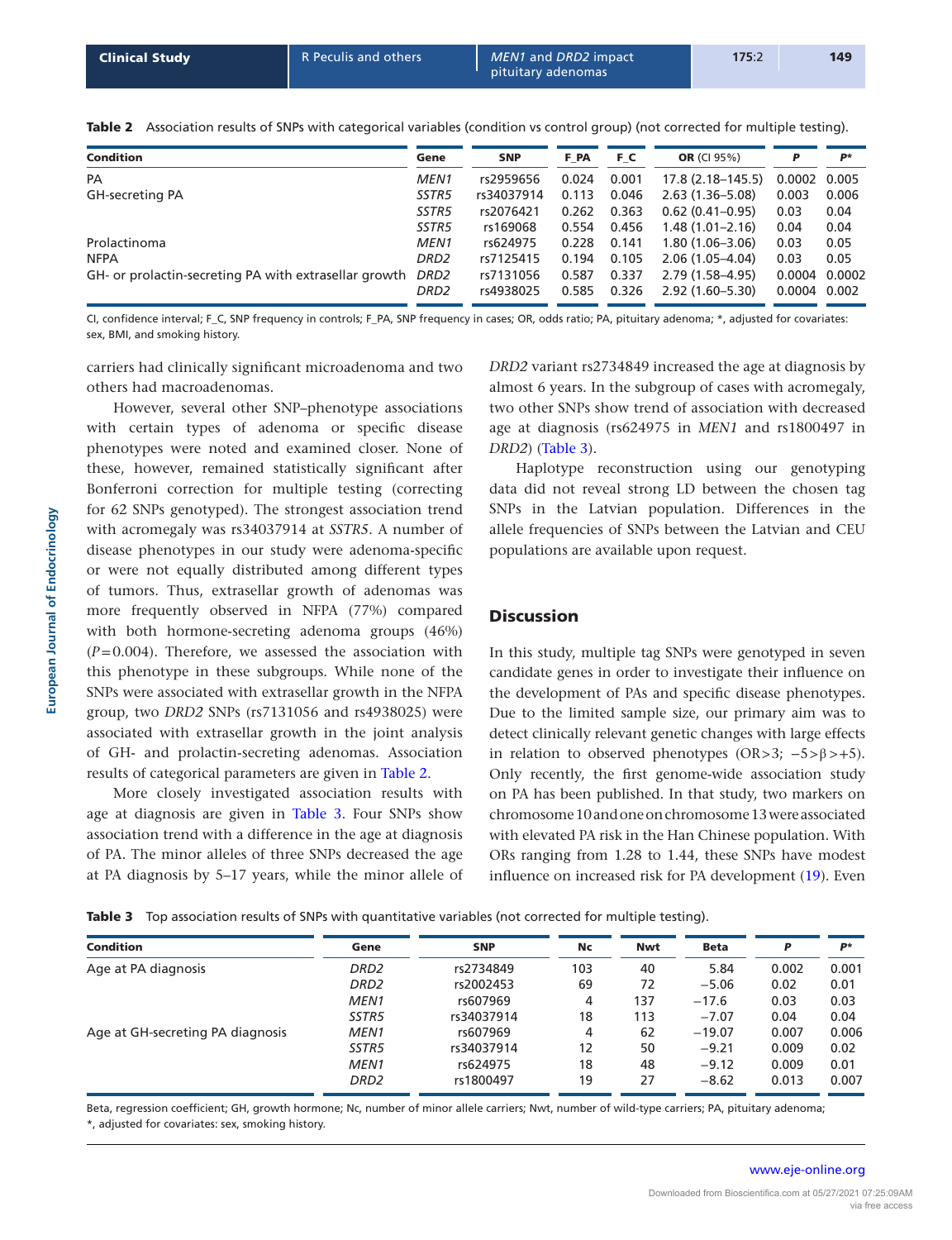if this data were available at the design stage of our study, the chance of detecting effects at these ORs in our limited population size would be low [\(Fig. 1](#page-3-0)).

Few candidate gene studies have suggested potential contributors to PA development. For example, *LRRC4* has been shown to have a protective effect for the T allele at rs6944446 (OR=0.44, *P*=0.036) [\(37\)](#page-7-31). Another study found that two *CYP2D6* alleles increased susceptibility to pituitary tumors ([38](#page-7-32)).

Recently, there is more attention on research of genetic changes in tumor samples that give insights into mutation rate and mechanisms in formation of PA and their clinical phenotypes ([20](#page-7-14), [39](#page-8-0), [40](#page-8-1)). Main conclusion from these studies is that mutations detectable with current sequencing technologies in the exome of the somatic cells are zero ([40](#page-8-1)) to seven [\(41\)](#page-8-2) per tumor and that corresponds to generally slow proliferation of benign pituitary adenomas. However, no recurrent somatic mutations were detected in the exomes of seven NFPAs and 24 controls [\(41\)](#page-8-2) or 12 genomes of prolactin and GH-secreting Pas [\(40\)](#page-8-1). The heterogeneity of genetical causes of PA seems to be a major hurdle in understanding the PA formation in greater detail. This issue has been overcome in the study of early-onset pituitary gigantism where the impact of microduplication of Xq26.3 encompassing *GPR101* (gene was also found to harbor mutation in 11 sporadic acromegaly patients in the same study) was detected in 14 of 43 study participants demonstrating value of using phenotypic group as uniform as possible [\(20](#page-7-14)). Same conclusion can be made to discover that somatic mutations in *USP8* cause corticotroph Pas ([42](#page-8-3), [43\)](#page-8-4).

The main discovery in our study is the association between the nonsynonymous *MEN1* SNP rs2959656 and the development of PA. Mutations in this tumorsuppressor gene are known to cause sporadic PA and familial MEN1 syndrome [\(17,](#page-7-11) [44,](#page-8-5) [45\)](#page-8-6); however, this particular SNP has not been described previously as a PA marker in the literature. According to the NCBI SNP database, rs2959656 is rare among the CEU population from the HapMap project [\(34\)](#page-7-28), but the global minor allele frequency is 0.261. It is unlikely that this SNP is the causal variant itself, given the high minor allele frequency in non-European populations. Most likely, this variant is in strong LD with the true causal variant, unique to Europeans or rare in other populations. These assumptions derive from previously published studies, indicating that none of the handful of known *MEN1* mutations is predominantly the cause of neuroendocrine tumors. To date, more than 1300 mutations are known,

although there are no mutation hotspots, and functional regions of *MEN1* have not been deduced from these genotype alterations ([46](#page-8-7), [47\)](#page-8-8).

There were seven rs2959656 in *MEN1* carriers among 143 PA cases and only one carrier in the 354 age- and sexmatched controls. All carriers were heterozygous and all were women. No distinct hormone-secreting profile was observed for carriers. The only minor allele carrier in controls was a 26-year-old female without a pituitary MRI. Her age (26 years) is well below mean age at PA diagnosis (44.3 years) in our sample. Literature data also suggest that pituitary tumors are more likely to affect females and with significantly higher tumor lifetime risk when *MEN1* is mutated (starting from 6.7% at the age of 20–53.4% at the age of 60) ([48](#page-8-9)). This gender discrepancy has been attributed to a difference in the transcriptional regulation of the estrogen and androgen receptors ([49\)](#page-8-10). Often, LOH has been observed in patients with MEN1 syndrome ([50](#page-8-11)). LOH in this locus can affect both *MEN1* and *AIP* or either one of them, and such situations have also been associated with Pas ([51\)](#page-8-12). Same could be true with inherited large deletion in this region, but not in this case, where all eight carriers were confirmed to be heterozygous for this SNP.

Several associations between SNPs and different PA types, depending on the hormone secretion profile, were observed. The strongest was a previously reported association [\(28](#page-7-22)) of rs34037914 in *SSTR5* with acromegaly. A similar association was observed for rs169068 (*SSTR5*), which is in LD with rs34037914. The OR in this study is within the 95% CI range of the previous study (2.63 (1.36– 5.08) vs 4.51 (1.76–11.6)) ([28](#page-7-22)). Nevertheless, in this study, we used a larger number of genotype markers resulting in a nonsignificant P-value after correction for 62 SNPs tested. Association of rs34037914 with age at diagnosis of acromegaly in patients with somatotroph adenoma also remained consistent with previous report. Two other markers, rs624975 in *MEN1* and rs1800497 in *DRD2*, showed similar effects as rs34037914 on younger age of the patient at acromegaly diagnosis, while the previously discussed rare rs607969 variant in *MEN1* had a more than two times higher impact on the age at diagnosis. Patients carrying this variant were younger at the time of diagnosis.

Extrasellar growth of adenomas refers to the state when the tumor enlarges to the degree that it extends outside the bony cavity (*sella turcica*) where the pituitary normally resides. Extrasellar growth may be infrasellar (into the bone), suprasellar (toward the optical chiasma and hypothalamus), or into the cavernous sinus. Not surprisingly, most (77% in our sample) of the NFPA cases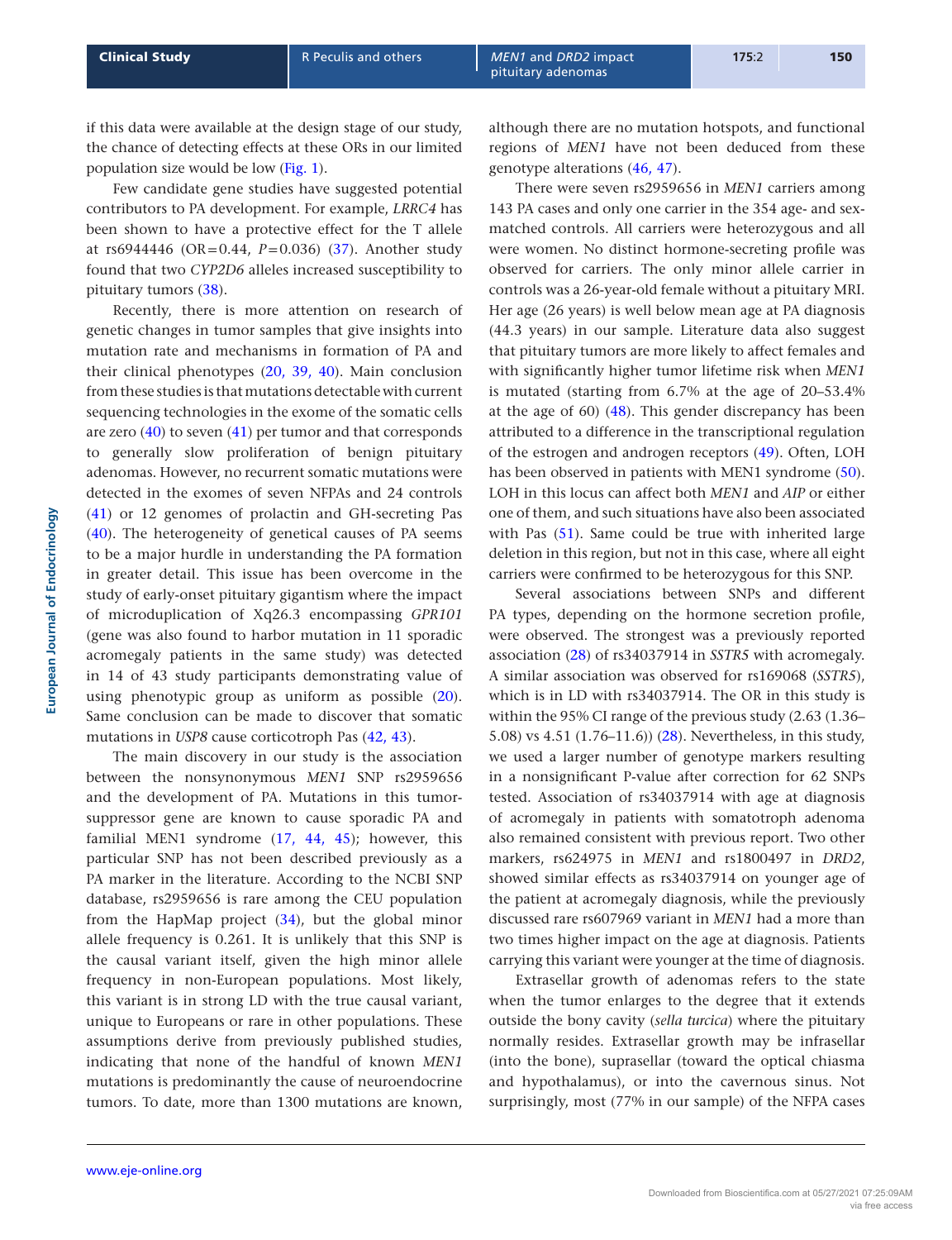exhibited extrasellar growth at the time of diagnosis, because the physical tumor size that usually causes health issues leads to the detection of the disease. Meanwhile, in both hormonally active adenoma groups, where seeking medical help is primarily initiated due to issues linked with hormone oversecretion, the extrasellar growth rate was 46% and was identical in both groups. Due to this heterogeneity, association of extrasellar growth with genotype was carried out only in hormonally active PAs. It is still unclear why several *DRD2* and *GNAS* SNPs might be associated with extrasellar growth of adenomas. First, it is possible that these SNPs increase the aggressiveness of the tumor due to decreased  $DRD2$  or  $G_{\alpha}$  content, leading to either less-efficient receptor signaling or signal transduction, resulting in reduced suppression of PA proliferation. In order to test this hypothesis, several consecutive MRI measurements would be needed to assess adenoma dynamics. A second possibility is that these SNPs in *DRD2* and *GNAS* lead to lower hormone secretion; therefore, the adenoma has more time to grow before a person seeks medical help. Third, a completely different mechanism may involve changes in social behavior in the case of *DRD2*. Altered DRD2 signaling may lead to higher anxiety against visiting a medical center and undergoing tests, thus giving more time for tumor growth before its detection. From eight initial associations with the extrasellar growth of PAs, rs7131056, located in the first intron of the *DRD2*, remained significant after correction for covariates and multiple testing for 62 SNPs. According to previous studies, this SNP is weakly associated with migraine ([52](#page-8-13), [53](#page-8-14)), nicotine dependence ([54\)](#page-8-15), and social phobia ([55](#page-8-16)). The latter association could support the hypothesis that people are more likely to postpone medical examination, allowing their adenoma excess time to grow.

An important limitation of this study is that patient recruitment for the study of acromegaly from two hospitals started earlier than for the rest of the PA cases, leading to overrepresentation of somatotroph adenomas in our sample, which does not reflect the typical proportion of adenoma types in the general population. Other research has shown that the most common type of adenomas is prolactin-secreting (40%), NFPAs (37%), and somatotropinomas (13%) [\(6](#page-7-0)). One of the main limitations of this research, and of rare disease genetics in general, is a small sample size that only allows reliable identification of genetic effects with large impacts (OR>3.6 when the allele frequency is 1%). Another limitation of our study is that the control sample had not undergone MRI diagnostics for the pituitary and therefore might contain undiagnosed PAs, especially ones with clinically silent NFPAs. However, cases with silent adenomas that become clinically relevant are generally rare and thus would not affect the analysis significantly. Finally, it should be noted that candidate genes were selected on the basis of their ability to initiate the development of clinically significant tumors rather than tumorigenesis of PA in general.

In conclusion, we have, for the first time, shown an association between rs2959656, a nonsynonymous *MEN1* SNP, with increased risk for PA development. We have also identified several other SNPs in *SSTR5*, *DRD2*, and *GNAS* that show an association trend with the occurrence of PA and their clinical characteristics, but the effects are too small to be reliably proven with our sample set. This study remains one of the few genetic studies using the representative selection of tag SNPs from several candidate genes in order to identify genetic causes of PA.

#### **Declaration of interest**

The authors declare that there is no conflict of interest that could be perceived as prejudicing the impartiality of the research reported.

#### **Funding**

This research was supported by the European Regional Development Fund within the project "Development of novel *in vitro* tests for diagnostics and prognostics of individualized therapies of tumors and mitochondrial disease treatment" (Project no. 2014/0021/2DP/2.1.1.1.0/14/APIA/ VIAA/058).

#### **Acknowledgments**

The authors acknowledge the Genome Database of the Latvian Population and the Latvian Biomedical Research and Study Centre for providing data and DNA samples.

#### References

- <span id="page-6-0"></span>1 Vattoth S, DeLappe RS Jr & Chapman PR. Endocranial lesions. *Seminars in Ultrasound, CT and MRI* 2013 **34** 393–411. [\(doi:10.1053/j.](http://dx.doi.org/10.1053/j.sult.2013.08.002) [sult.2013.08.002\)](http://dx.doi.org/10.1053/j.sult.2013.08.002)
- <span id="page-6-1"></span>2 Daly AF, Rixhon M, Adam C, Dempegioti A, Tichomirowa MA & Beckers A. High prevalence of pituitary adenomas: a crosssectional study in the province of Liege, Belgium. *Journal of Clinical Endocrinology & Metabolism* 2006 **91** 4769–4775. [\(doi:10.1210/](http://dx.doi.org/10.1210/jc.2006-1668) [jc.2006-1668\)](http://dx.doi.org/10.1210/jc.2006-1668)
- <span id="page-6-2"></span>3 Fernandez A, Karavitaki N & Wass JA. Prevalence of pituitary adenomas: a community-based, cross-sectional study in Banbury (Oxfordshire, UK). *Clinical Endocrinology* 2010 **72** 377–382. [\(doi:10.1111/cen.2010.72.issue-3\)](http://dx.doi.org/10.1111/cen.2010.72.issue-3)
- <span id="page-6-3"></span>4 Molitch ME. Pituitary tumours: pituitary incidentalomas. *Best Practice & Research. Clinical Endocrinology & Metabolism* 2009 **23** 667–675. [\(doi:10.1016/j.beem.2009.05.001\)](http://dx.doi.org/10.1016/j.beem.2009.05.001)
- <span id="page-6-4"></span>5 Ezzat S, Asa SL, Couldwell WT, Barr CE, Dodge WE, Vance ML & McCutcheon IE. The prevalence of pituitary adenomas: a systematic review. *Cancer* 2004 **101** 613–619. [\(doi:10.1002/](http://dx.doi.org/10.1002/(ISSN)1097-0142) [\(ISSN\)1097-0142\)](http://dx.doi.org/10.1002/(ISSN)1097-0142)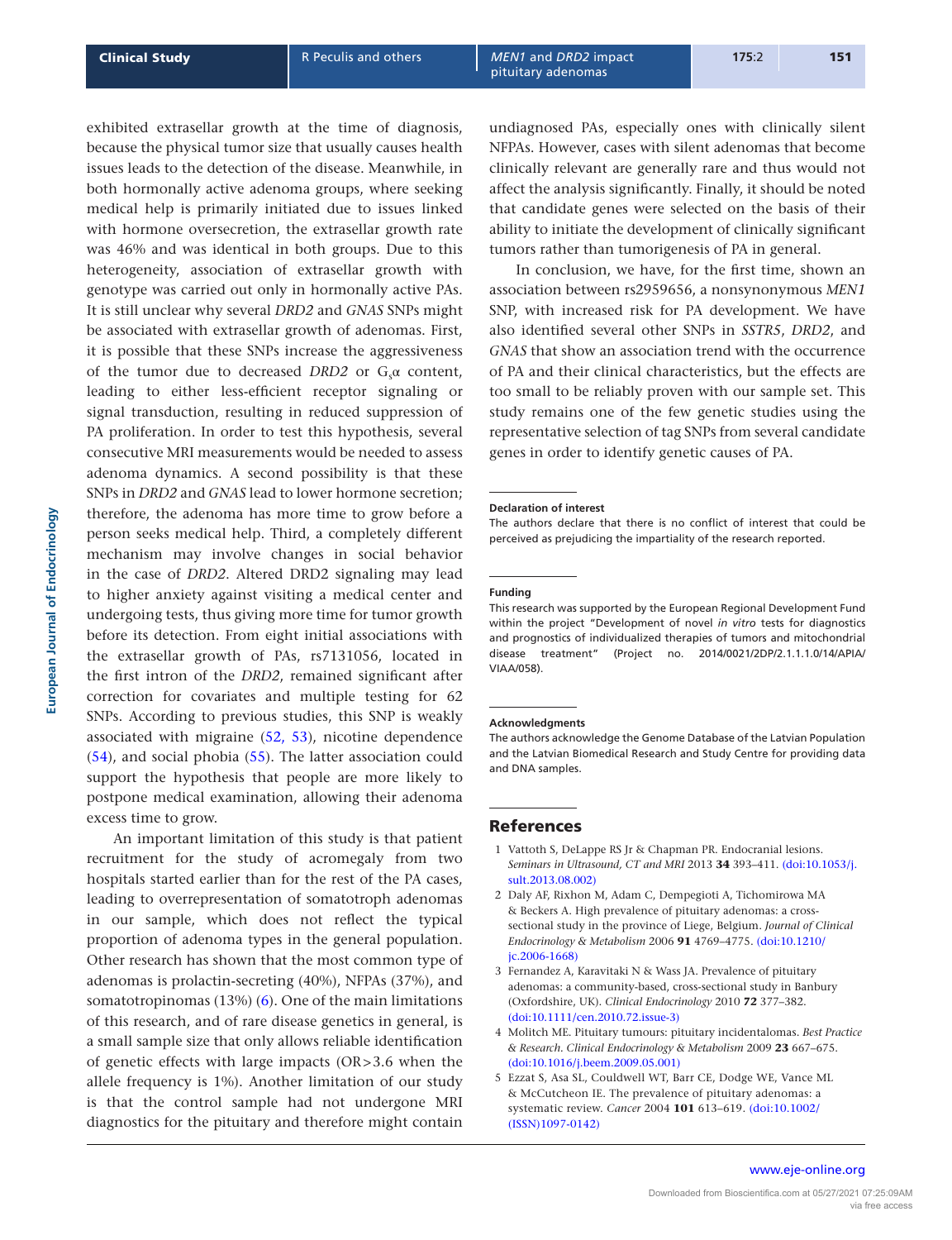- <span id="page-7-0"></span>6 Famini P, Maya MM & Melmed S. Pituitary magnetic resonance imaging for sellar and parasellar masses: ten-year experience in 2598 patients. *Journal of Clinical Endocrinology & Metabolism* 2011 **96** 1633–1641. [\(doi:10.1210/jc.2011-0168\)](http://dx.doi.org/10.1210/jc.2011-0168)
- <span id="page-7-1"></span>7 Scacchi M & Cavagnini F. Acromegaly. *Pituitary* 2006 **9** 297–303. [\(doi:10.1007/s11102-006-0409-4\)](http://dx.doi.org/10.1007/s11102-006-0409-4)
- <span id="page-7-2"></span>8 Holdaway IM & Rajasoorya C. Epidemiology of acromegaly. *Pituitary* 1999 **2** 29–41. [\(doi:10.1023/A:1009965803750\)](http://dx.doi.org/10.1023/A:1009965803750)
- <span id="page-7-3"></span>9 Daly AF, Tichomirowa MA & Beckers A. The epidemiology and genetics of pituitary adenomas. *Best Practice & Research. Clinical Endocrinology & Metabolism* 2009 **23** 543–554. [\(doi:10.1016/j.](http://dx.doi.org/10.1016/j.beem.2009.05.008) [beem.2009.05.008\)](http://dx.doi.org/10.1016/j.beem.2009.05.008)
- <span id="page-7-4"></span>10 Rosario PW. Frequency of acromegaly in adults with diabetes or glucose intolerance and estimated prevalence in the general population. *Pituitary* 2011 **14** 217–221. [\(doi:10.1007/s11102-010-](http://dx.doi.org/10.1007/s11102-010-0281-0) [0281-0\)](http://dx.doi.org/10.1007/s11102-010-0281-0)
- <span id="page-7-5"></span>11 Melmed S. Medical progress: acromegaly. *New England Journal of Medicine* 2006 **355** 2558–2573. [\(doi:10.1056/NEJMra062453\)](http://dx.doi.org/10.1056/NEJMra062453)
- <span id="page-7-6"></span>12 Peltomaki P. Mutations and epimutations in the origin of cancer. *Experimental Cell Research* 2012 **318** 299–310. [\(doi:10.1016/j.](http://dx.doi.org/10.1016/j.yexcr.2011.12.001) [yexcr.2011.12.001\)](http://dx.doi.org/10.1016/j.yexcr.2011.12.001)
- <span id="page-7-7"></span>13 Jacoby LB, Hedley-Whyte ET, Pulaski K, Seizinger BR & Martuza RL. Clonal origin of pituitary adenomas. *Journal of Neurosurgery* 1990 **73** 731–735. [\(doi:10.3171/jns.1990.73.5.0731\)](http://dx.doi.org/10.3171/jns.1990.73.5.0731)
- <span id="page-7-8"></span>14 Chandrasekharappa SC, Guru SC, Manickam P, Olufemi SE, Collins FS, Emmert-Buck MR, Debelenko LV, Zhuang Z, Lubensky IA, Liotta LA *et al.* Positional cloning of the gene for multiple endocrine neoplasia-type 1. *Science* 1997 **276** 404–407. [\(doi:10.1126/](http://dx.doi.org/10.1126/science.276.5311.404) [science.276.5311.404\)](http://dx.doi.org/10.1126/science.276.5311.404)
- <span id="page-7-9"></span>15 Kirschner LS, Sandrini F, Monbo J, Lin JP, Carney JA & Stratakis CA. Genetic heterogeneity and spectrum of mutations of the PRKAR1A gene in patients with the carney complex. *Human Molecular Genetics* 2000 **9** 3037–3046. [\(doi:10.1093/hmg/9.20.3037\)](http://dx.doi.org/10.1093/hmg/9.20.3037)
- <span id="page-7-10"></span>16 Vierimaa O, Georgitsi M, Lehtonen R, Vahteristo P, Kokko A, Raitila A, Tuppurainen K, Ebeling TM, Salmela PI, Paschke R *et al.* Pituitary adenoma predisposition caused by germline mutations in the AIP gene. *Science* 2006 **312** 1228–1230. [\(doi:10.1126/science.1126100\)](http://dx.doi.org/10.1126/science.1126100)
- <span id="page-7-11"></span>17 Zhou Y, Zhang X & Klibanski A. Genetic and epigenetic mutations of tumor suppressive genes in sporadic pituitary adenoma. *Molecular and Cellular Endocrinology* 2014 **386** 16–33. [\(doi:10.1016/j.](http://dx.doi.org/10.1016/j.mce.2013.09.006) [mce.2013.09.006\)](http://dx.doi.org/10.1016/j.mce.2013.09.006)
- <span id="page-7-12"></span>18 Couldwell WT & Cannon-Albright L. A heritable predisposition to pituitary tumors. *Pituitary* 2010 **13** 130–137. [\(doi:10.1007/s11102-](http://dx.doi.org/10.1007/s11102-009-0212-0) [009-0212-0\)](http://dx.doi.org/10.1007/s11102-009-0212-0)
- <span id="page-7-13"></span>19 Ye Z, Li Z, Wang Y, Mao Y, Shen M, Zhang Q, Li S, Zhou L, Shou X, Chen J *et al.* Common variants at 10p12.31, 10q21.1 and 13q12.13 are associated with sporadic pituitary adenoma. *Nature Genetics* 2015 **47** 793–797. [\(doi:10.1038/ng.3322\)](http://dx.doi.org/10.1038/ng.3322)
- <span id="page-7-14"></span>20 Trivellin G, Daly AF, Faucz FR, Yuan B, Rostomyan L, Larco DO, Schernthaner-Reiter MH, Szarek E, Leal LF, Caberg JH *et al.* Gigantism and acromegaly due to Xq26 microduplications and GPR101 mutation. *New England Journal of Medicine* 2014 **371** 2363–2374. [\(doi:10.1056/NEJMoa1408028\)](http://dx.doi.org/10.1056/NEJMoa1408028)
- <span id="page-7-15"></span>21 Pellegata NS, Quintanilla-Martinez L, Siggelkow H, Samson E, Bink K, Hofler H, Fend F, Graw J & Atkinson MJ. Germ-line mutations in p27Kip1 cause a multiple endocrine neoplasia syndrome in rats and humans. *PNAS* 2006 **103** 15558–15563. [\(doi:10.1073/](http://dx.doi.org/10.1073/pnas.0603877103) [pnas.0603877103\)](http://dx.doi.org/10.1073/pnas.0603877103)
- <span id="page-7-16"></span>22 Cazabat L, Guillaud-Bataille M, Bertherat J & Raffin-Sanson ML. Mutations of the gene for the aryl hydrocarbon receptor-interacting protein in pituitary adenomas. *Hormone Research* 2009 **71** 132–141. [\(doi:10.1159/000197869\)](http://dx.doi.org/10.1159/000197869)
- <span id="page-7-17"></span>23 Daly AF, Tichomirowa MA, Petrossians P, Heliovaara E, Jaffrain-Rea ML, Barlier A, Naves LA, Ebeling T, Karhu A, Raappana A *et al.* Clinical characteristics and therapeutic responses in patients with germ-line AIP mutations and pituitary adenomas: an international

collaborative study. *Journal of Clinical Endocrinology & Metabolism* 2010 **95** E373–E383. [\(doi:10.1210/jc.2009-2556\)](http://dx.doi.org/10.1210/jc.2009-2556)

- <span id="page-7-18"></span>24 Chahal HS, Trivellin G, Leontiou CA, Alband N, Fowkes RC, Tahir A, Igreja SC, Chapple JP, Jordan S, Lupp A *et al.* Somatostatin analogs modulate AIP in somatotroph adenomas: the role of the ZAC1 pathway. *Journal of Clinical Endocrinology & Metabolism* 2012 **97** E1411–E1420. [\(doi:10.1210/jc.2012-1111\)](http://dx.doi.org/10.1210/jc.2012-1111)
- <span id="page-7-19"></span>25 Taboada GF, Luque RM, Neto LV, Machado Ede O, Sbaffi BC, Domingues RC, Marcondes JB, Chimelli LM, Fontes R, Niemeyer P *et al.* Quantitative analysis of somatostatin receptor subtypes ([1-](#page-6-0)[5](#page-6-4)) gene expression levels in somatotropinomas and correlation to in vivo hormonal and tumor volume responses to treatment with octreotide LAR. *European Journal of Endocrinology* 2008 **158** 295–303. [\(doi:10.1530/EJE-07-0562\)](http://dx.doi.org/10.1530/EJE-07-0562)
- <span id="page-7-20"></span>26 Lania A, Mantovani G & Spada A. Genetic abnormalities of somatostatin receptors in pituitary tumors. *Molecular and Cellular Endocrinology* 2008 **286** 180–186. [\(doi:10.1016/j.mce.2007.08.013\)](http://dx.doi.org/10.1016/j.mce.2007.08.013)
- <span id="page-7-21"></span>27 Wildemberg LE, Neto LV, Costa DF, Nasciuti LE, Takiya CM, Alves LM, Rebora A, Minuto F, Ferone D & Gadelha MR. Low somatostatin receptor subtype 2, but not dopamine receptor subtype 2 expression predicts the lack of biochemical response of somatotropinomas to treatment with somatostatin analogs. *Journal of Endocrinological Investigation* 2013 **36** 38–43.
- <span id="page-7-22"></span>28 Ciganoka D, Balcere I, Kapa I, Peculis R, Valtere A, Nikitina-Zake L, Lase I, Schioth HB, Pirags V & Klovins J. Identification of somatostatin receptor type 5 gene polymorphisms associated with acromegaly. *European Journal of Endocrinology* 2011 **165** 517–525. [\(doi:10.1530/EJE-11-0416\)](http://dx.doi.org/10.1530/EJE-11-0416)
- <span id="page-7-23"></span>29 Stack J & Surprenant A. Dopamine actions on calcium currents, potassium currents and hormone release in rat melanotrophs. *Journal of Physiology* 1991 **439** 37–58. [\(doi:10.1113/jphysiol.1991.sp018655\)](http://dx.doi.org/10.1113/jphysiol.1991.sp018655)
- <span id="page-7-24"></span>30 Jallad RS & Bronstein MD. The place of medical treatment of acromegaly: current status and perspectives. *Expert Opinion on Pharmacotherapy* 2013 **14** 1001–1015. [\(doi:10.1517/14656566.2013.](http://dx.doi.org/10.1517/14656566.2013.784744) [784744\)](http://dx.doi.org/10.1517/14656566.2013.784744)
- <span id="page-7-25"></span>31 Landis CA, Harsh G, Lyons J, Davis RL, McCormick F & Bourne HR. Clinical characteristics of acromegalic patients whose pituitary tumors contain mutant Gs protein. *Journal of Clinical Endocrinology & Metabolism* 1990 **71** 1416–1420. [\(doi:10.1210/](http://dx.doi.org/10.1210/jcem-71-6-1416) [jcem-71-6-1416\)](http://dx.doi.org/10.1210/jcem-71-6-1416)
- <span id="page-7-26"></span>32 Ignatovica V, Latkovskis G, Peculis R, Megnis K, Schioth HB, Vaivade I, Fridmanis D, Pirags V, Erglis A & Klovins J. Single nucleotide polymorphisms of the purinergic 1 receptor are not associated with myocardial infarction in a Latvian population. *Molecular Biology Reports* 2012 **39** 1917–1925. [\(doi:10.1007/s11033-](http://dx.doi.org/10.1007/s11033-011-0938-4) [011-0938-4\)](http://dx.doi.org/10.1007/s11033-011-0938-4)
- <span id="page-7-27"></span>33 Barrett JC, Fry B, Maller J & Daly MJ. Haploview: analysis and visualization of LD and haplotype maps. *Bioinformatics* 2005 **21** 263–265. [\(doi:10.1093/bioinformatics/bth457\)](http://dx.doi.org/10.1093/bioinformatics/bth457)
- <span id="page-7-28"></span>34 International HapMap C. The International HapMap Project. *Nature* 2003 **426** 789–796. [\(doi:10.1038/nature02168\)](http://dx.doi.org/10.1038/nature02168)
- <span id="page-7-29"></span>35 Lin CH, Yeakley JM, McDaniel TK & Shen R. Medium- to highthroughput SNP genotyping using VeraCode microbeads. *Methods in Molecular Biology* 2009 **496** 129–142. [\(doi:10.1007/978-1-59745-553-4\)](http://dx.doi.org/10.1007/978-1-59745-553-4)
- <span id="page-7-30"></span>36 Purcell S, Neale B, Todd-Brown K, Thomas L, Ferreira MA, Bender D, Maller J, Sklar P, de Bakker PI, Daly MJ *et al.* PLINK: a tool set for whole-genome association and population-based linkage analyses. *American Journal of Human Genetics* 2007 **81** 559–575. [\(doi:10.1086/519795\)](http://dx.doi.org/10.1086/519795)
- <span id="page-7-31"></span>37 Xiao L, Tu C, Chen S, Yu Z, Lei Q, Wang Z, Xu G, Wu M & Li G. LRRC4 haplotypes are associated with pituitary adenoma in a Chinese population. *Medical Oncology* 2014 **31** 888. [\(doi:10.1007/s12032-014-](http://dx.doi.org/10.1007/s12032-014-0888-5) [0888-5\)](http://dx.doi.org/10.1007/s12032-014-0888-5)
- <span id="page-7-32"></span>38 Gomes L, Lemos MC, Paiva I, Ribeiro C, Carvalheiro M & Regateiro FJ. CYP2D6 genetic polymorphisms are associated with susceptibility to pituitary tumors. *Acta Médica Portuguesa* 2005 **18** 339–343.